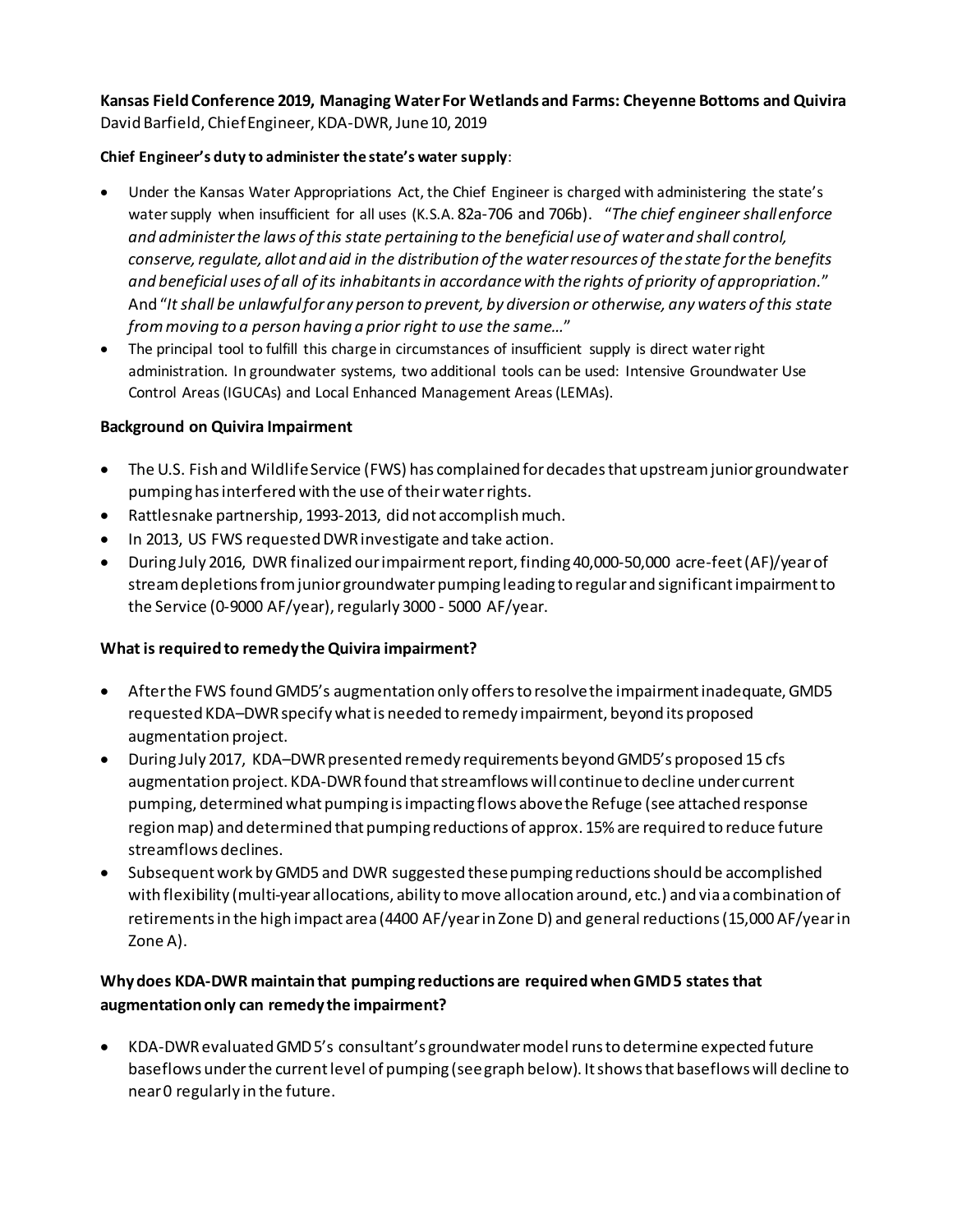• These baseflow reductions will create greater and greater impairment in the future and lead to increasedwater quality concerns for the water supply into the Refuge.



## **GMD 5's Feb. 2019 LEMA plan remainsunacceptable**:

- The plan is inconsistent with statute's requirement for LEMA plans and
- The plan does not remedy the impairment because it does not require pumping reductions.

**An augmentation**project cannot be ordered; it must be developed by the basin. Any augmentation will be considered by the Chief Engineer no matter what path is taken to remedy for the impairment. With the science that has been developed over the last couple of years, whatever **focused reductions** occur in Zone D, can also be considered in the Chief Engineer's administration for the impairment.

**Failure to remedy the impairment** could lead to action in state or federal courts to implement pumping reductions.

#### **For more information:**

- KDA-DWR web site:
	- o <https://www.agriculture.ks.gov/Quivira>
	- o <https://www.agriculture.ks.gov/GMD5LEMA>
- GMD 5 web site[: https://gmd5.org/proposed-rsc-lema](https://gmd5.org/proposed-rsc-lema)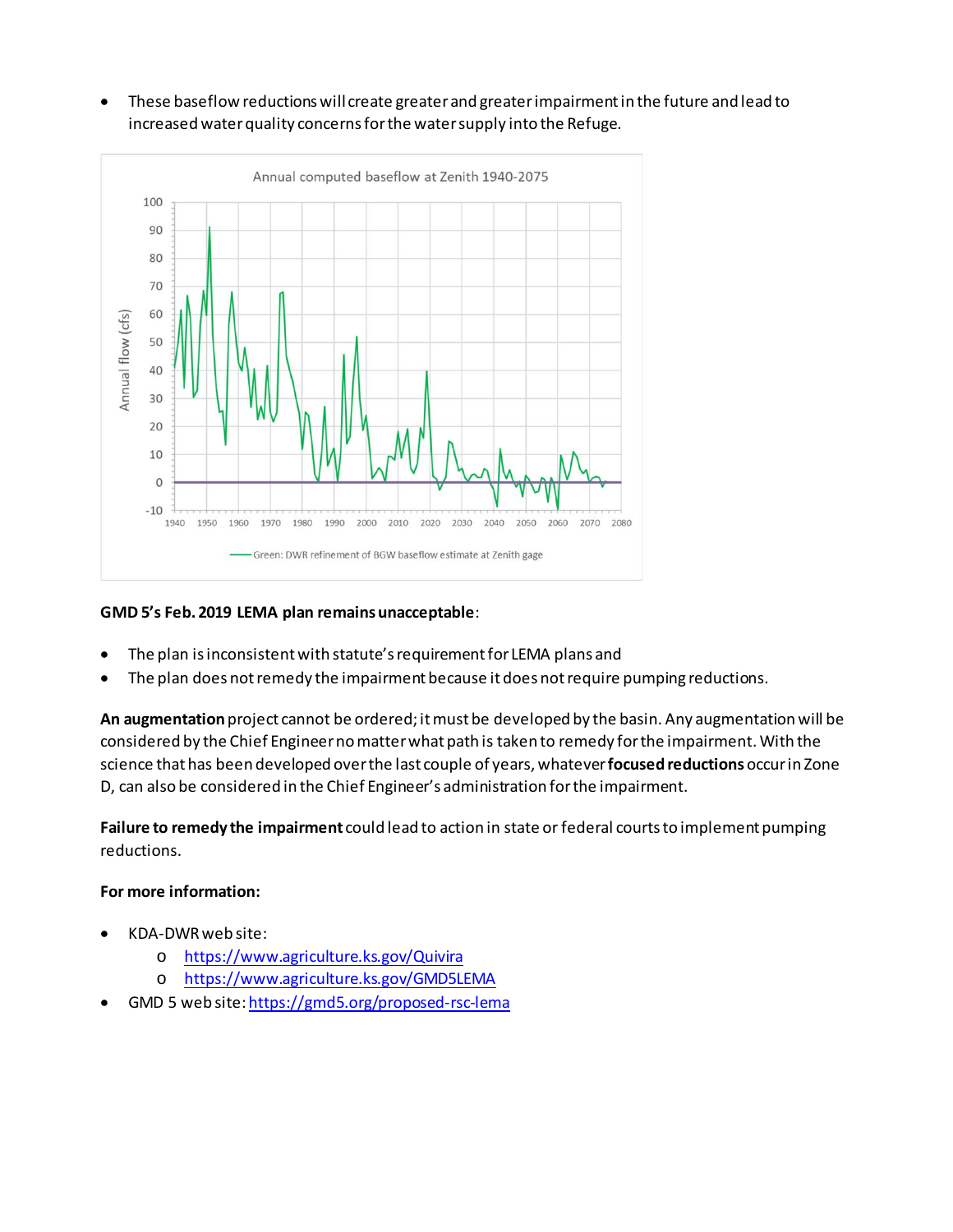

#### Rattlesnake Creek Streamflow Response Regions

• Fall 2016: Spring 2017 — GMD5 offers FWS augmentation-based solutions. FWS finds GMD5's proposals inadequate. GMD5 requests KDA–DWR specify what is needed to remedy impairment. • July 2017: KDA–DWR presents remedy requirements in addition to GMD5's planned 15 cfs augmentation project to the GMD5 board

• December 2015: KDA–DWR publishes its initial impairment investigation report

• December 2015: KDA–DWR hosts a public meeting in St. John to review the initial report

• April 2013: FWS requests impairment investigation

• July 2016: KDA–DWR publishes its final impairment report

**Key events:** 

the refuge

reduction goal.

• August 2017: GMD5 outlines a proposed LEMA to remedy the impairment with augmentation, end gun removal, and other voluntary measures. KDA outlines the specific commitments to water use reductions and timelines that GMD5 needs to accomplish their plan as a LEMA.

• 1980s: U.S. Fish and Wildlife Service (FWS) begins complaining that junior appropriators are impairing

• 1994-2013: Rattlesnake Creek Partnership (GMD5, WaterPACK, KDA–DWR, FWS) seeks voluntary solutions. Rattlesnake Creek Management Plan 2000-2012 accomplishes roughly 10% of its water use

• Fall 2017–November 2018: KDA works with GMD5 on LEMA development